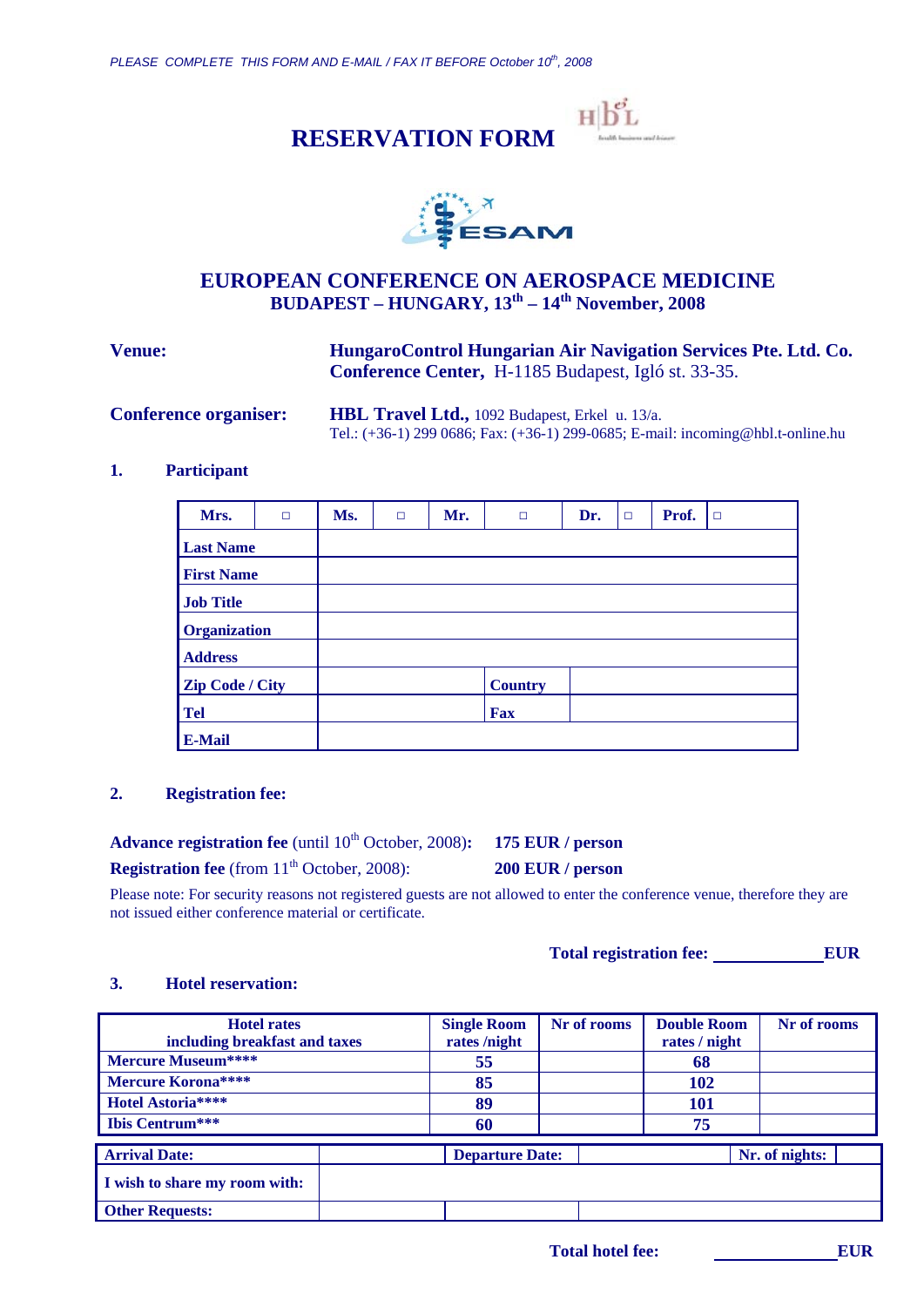## **4. Other Events:**

|                                                                                                                                                           |                                         | <b>Date</b>                             |    | Price per person                                                        | Nr. of participants |
|-----------------------------------------------------------------------------------------------------------------------------------------------------------|-----------------------------------------|-----------------------------------------|----|-------------------------------------------------------------------------|---------------------|
| <b>Professional tours (optional)</b><br>Max. 30 participants (first come-first serve base)<br>Further information will be provided by the end of<br>June. |                                         |                                         |    |                                                                         |                     |
| Visit to HungaroControl- The ATC<br>$\bf{1)}$<br>workplace                                                                                                | Afternoon,<br>November 12 <sup>th</sup> |                                         |    | <b>45 EUR</b>                                                           |                     |
| Flight simulator trainings (B-737 and<br>2)<br><b>PPL</b> / CPL operation)                                                                                |                                         | Afternoon,<br>November 12 <sup>th</sup> |    | <b>45 EUR</b>                                                           |                     |
| <b>Gala dinner</b>                                                                                                                                        |                                         | November 14 <sup>th</sup>               |    | Incl. in registration fee.<br>Not registered guests:<br>60 EUR / person |                     |
| <b>Dinner cruise on the Danube</b>                                                                                                                        |                                         | 12                                      | 13 | <b>62 EUR</b>                                                           |                     |
| <b>Budapest city tour</b>                                                                                                                                 |                                         | 12                                      | 13 | <b>26 EUR</b>                                                           |                     |

**Total fee for events: EUR** 

# **5. Airport-hotel / hotel-airport transfers:**

| I request the following transfers:      | Upon arrival $\Box$    | At departure $\Box$ |
|-----------------------------------------|------------------------|---------------------|
| Rate / one way / car (up to 4 persons): | <b>20 EUR</b>          | <b>20 EUR</b>       |
| <b>Arrival Date:</b>                    | <b>Departure Date:</b> |                     |
| <b>Arrival time:</b>                    | <b>Departure Time:</b> |                     |
| <b>Flight Nr:</b>                       | <b>Flight Nr:</b>      |                     |

| Total payment: |  |
|----------------|--|
|                |  |

#### **6. Payment:**

| I wish to pay by:<br>$\Box$ bank transfer | $\Box$ PayPal | $\Box$ credit card |
|-------------------------------------------|---------------|--------------------|
|-------------------------------------------|---------------|--------------------|

PayPal: In case of this option we do not need your credit card information, after registration you will receive an invoice from PayPal and you can pay fast and securely. Payment does not require PayPal registration.

| <b>Bank Transfer:</b>       |                                 |      |
|-----------------------------|---------------------------------|------|
| Account holder:             | <b>HBL</b> Travel Ltd.          |      |
| Address:                    | H-1092 Budapest, Erkel u. 13/a  |      |
| Bank:                       | <b>K&amp;H</b> Bank             |      |
| Address:                    | H-1051 Budapest, Vigado ter 1   |      |
| <b>IBAN Nr:</b>             | HU38-10400126-50484857-57501010 |      |
| Swift code:                 | <b>OKHBHUHB</b>                 |      |
| <b>Credit card payment:</b> |                                 | ---- |

|                           |             | I hereby authorise HBL Travel Ltd, Budapest to charge my credit card with | EUR. |
|---------------------------|-------------|---------------------------------------------------------------------------|------|
| Euro / Master Card $\Box$ | Visa $\Box$ |                                                                           |      |